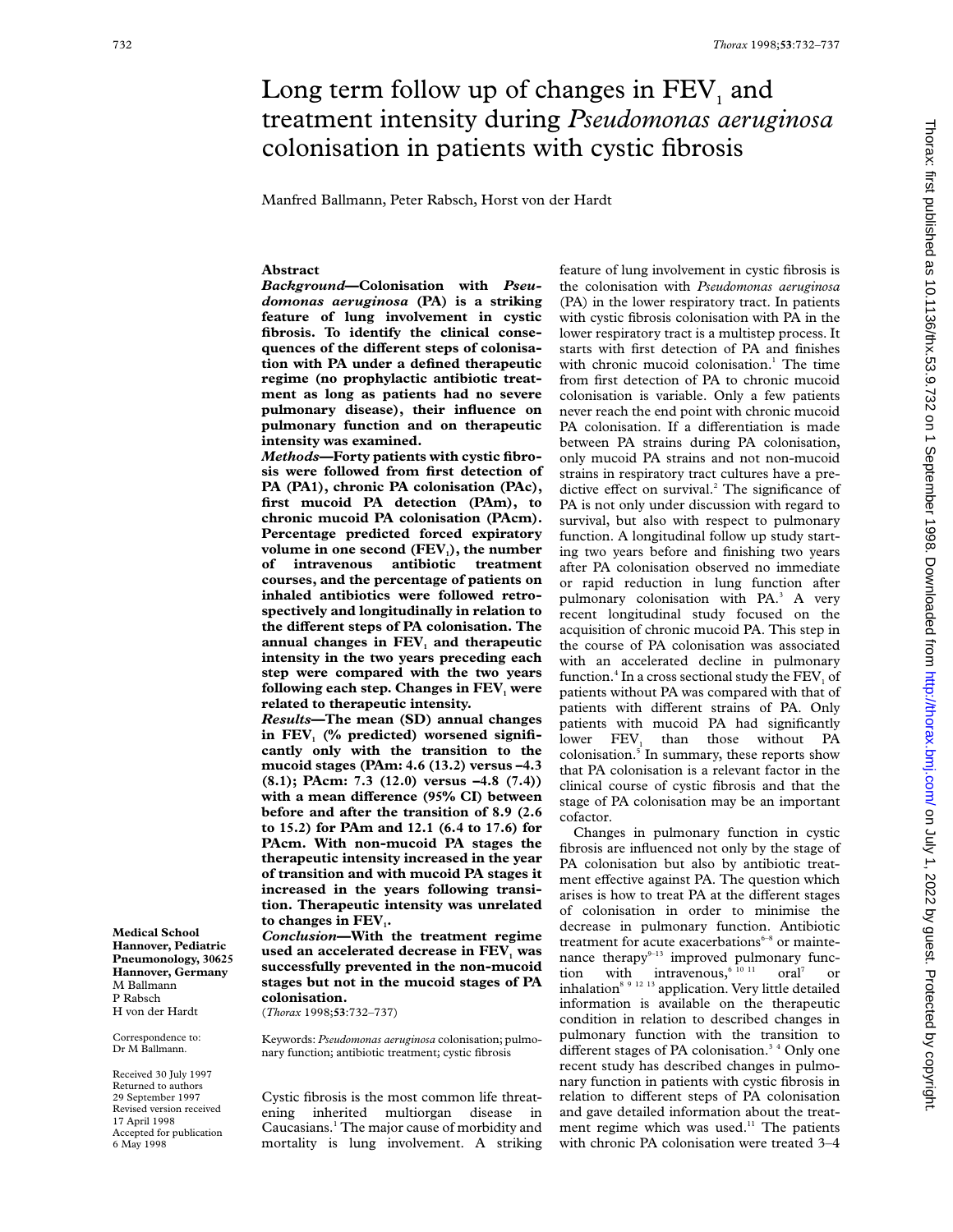times a year with intravenous antibiotics effective against PA. This treatment was independent of the actual clinical status and was unchanged over the whole observation period. With this treatment regime forced vital capacity (FVC) remained nearly constant over a period of 10 years in patients with mucoid PA at the first isolation of PA. No information was given on FEV, which is more related to airway obstruction than FVC. There is no general consensus on how to treat PA during the course of colonisation in patients with cystic fibrosis. Some treat PA at the first detection as described by the Danish cystic fibrosis centre<sup>14 15</sup> while others did not.<sup>16</sup>

No long term data are available on changes in pulmonary function with inhaled antibiotic maintenance treatment in relation to different steps in the course of PA colonisation. A recent report discussing the antibiotic prescribing practices in the UK and Eire showed that, for maintenance of lung function in patients with persistent PA, all physicians used nebulised antibiotics, but the indication for their use varied between units.<sup>17</sup> Indications for intravenous therapy (PA related) were routine use, irrespective of disease severity, in five out of 10 cystic fibrosis units and severe or rapidly deteriorating lung function in the other five.<sup>17</sup> In the USA there is no routine use of intravenous therapy, irrespective of disease severity, in the presence of PA.<sup>16 18</sup> These observations are supported by data from the Cystic Fibrosis Registries of the USA<sup>19</sup> and Europe<sup>20</sup> if one calculates the number of PA colonised patients and the number of annual intravenous treatment courses per patient and the percentage of patients on nebulised antibiotics. Studies comparing different treatment regimes—that is, maintenance nebulised antibiotics versus intravenous treatment given 3–4 times annually irrespective of disease severity—with respect to different steps in the course of PA colonisation are not available.<sup>21</sup> Our objective was to identify the clinical consequences of the different steps of PA colonisation under a defined therapeutic regime with no prophylactic antibiotic treatment as long as patients had no severe pulmonary disease. The influence of different stages of PA colonisation on changes in pulmonary function and on therapeutic intensity were longitudinally examined.

#### **Methods**

In a retrospective longitudinal study performed between 1983 and 1995 we analysed FEV<sub>1</sub> and therapeutic efforts in terms of antibiotic therapy effective against PA. The last entry into the study was on 30 September 1992. Data were taken from the data base of the Cystic Fibrosis Centre at the Medical School, Hannover. The criteria for entry into the study were as follows: (1) sputum or throat swab free of PA with a minimum of two cultures or the age of the patient less than one year at the date of first PA detection, (2) first detection of PA after 1 January 1985, (3) the patient was regularly followed in the Cystic Fibrosis Centre for at least three years after the first PA positive sputum or

throat swab culture. Only data of patients for whom informed consent was received were used.

## PATIENTS

Cystic fibrosis was diagnosed by increased chloride concentrations (>60 mmol/l) in a sweat test<sup>22</sup> and typical clinical symptoms of cystic fibrosis, or the detection of disease causing mutations in both cystic fibrosis transmembrane conductance regulator (CFTR) alleles. Patients were seen regularly one to four times a year.

# DETECTION OF PA AND DEFINITION OF STEPS IN THE COURSE OF PA COLONISATION

At each visit a sputum sample or a deep throat swab was collected. The samples were cultured on standard media and PA was identified by a standard test, as has been described in detail for a subset of these patients.<sup>23</sup> Mucoid strains were identified visually by typical morphology (abundance of watery and viscous slime). The steps in the course of PA colonisation were defined as first PA detection (PA1), chronic PA colonisation (PAc), first detection of mucoid PA strains (PAm), and chronic mucoid PA colonisation (Pacm).4 For transition to the chronic stages (PAc and PAcm) more than 50% of cultures in a 12 month period had to be positive for PA and the related phenotype (mucoid or non-mucoid). This is the same definition as that used by others<sup>4</sup> who longitudinally followed changes in pulmonary function in relation to chronic mucoid colonisation.

## TREATMENT

The antibiotic treatment regime followed remained unchanged during the observation period. This was especially the case regarding the indication for antibiotic treatment. PA was treated on demand in slightly to moderately severely ill patients (judged by clinical symptoms and related to a clinical score published in 1979<sup>24</sup>) and routinely 3–4 times a year in severely ill patients with two week intravenous antibiotic courses in hospital. Severely ill patients received additional maintenance treatment with daily inhalation of antibiotics as first described in 1981.9 Routine early antibiotic treatment of first PA colonisation was not performed before 1993 with either inhaled or systemic antibiotics. No patient in this study received early antibiotic treatment at first PA colonisation. Systemic anti-inflammatory treatment was not provided. Treatment guidelines were defined by one of us (HHvd) over the whole observation period.

From 1988 onwards patients were placed on separate floors in the ward according to PA status (free versus colonised).

#### DATA PROCESSING

To exclude patients with transient PA colonisation, only those patients who started with first PA detection and finished with chronic mucoid PA colonisation during the observation period were further investigated. Four separate subgroups (PA1, PAc, PAm and PAcm) of patients were created, each related to one single step in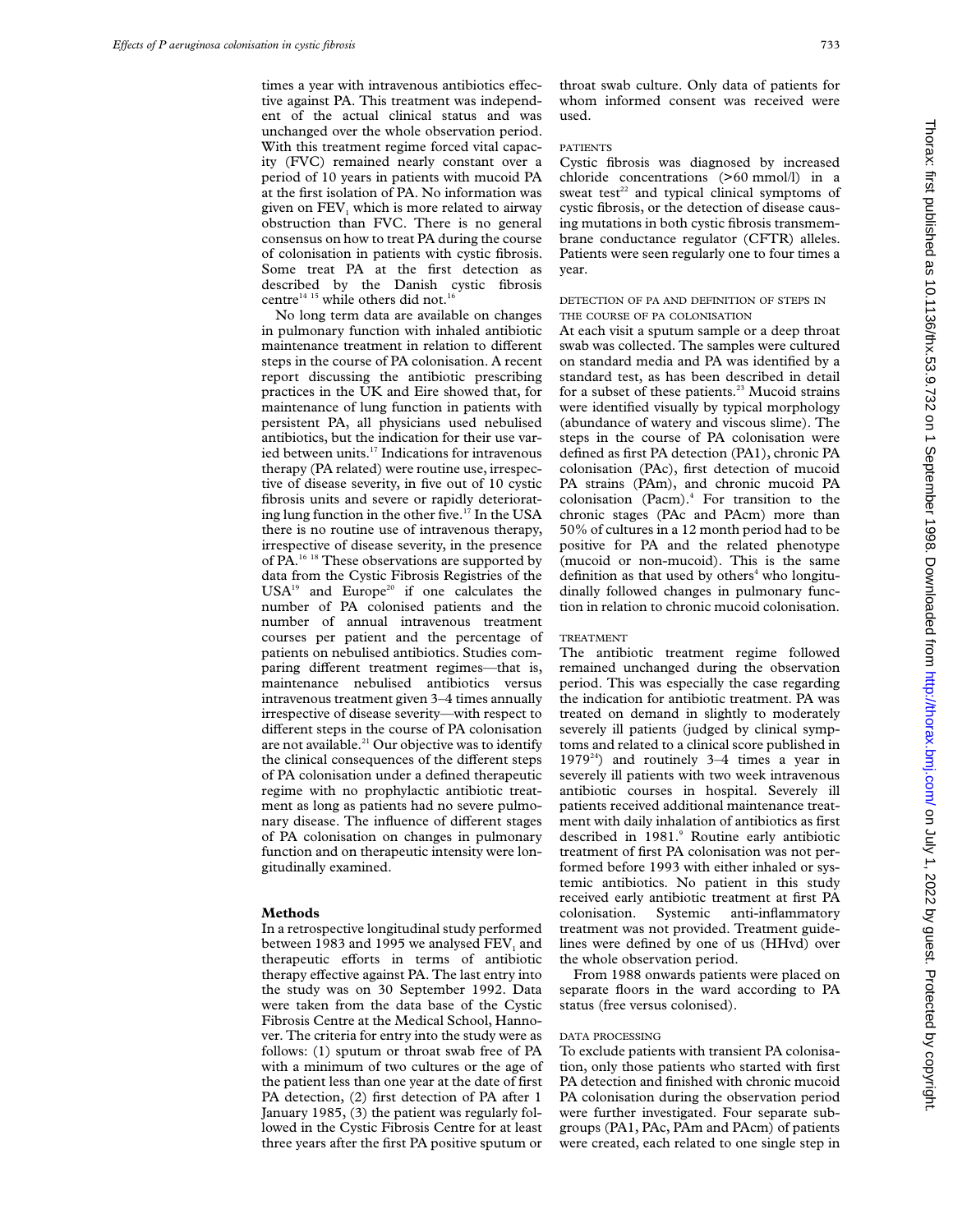the course of PA colonisation. For each of these four subgroups data regarding pulmonary function and treatment intensity were analysed longitudinally and separately. The investigation period began two calendar years before and ended two years after the year in which each single step in the course of PA colonisation took place. The annual changes in  $FEV<sub>1</sub>$  (% predicted), annual number of intravenous treatments, and the percentage of patients with daily inhaled antibiotics (tobramycin or colistin) were calculated. Equal time intervals before and after each single step in the course of PA colonisation were compared in terms of pulmonary function. The best annual  $\text{FEV}_1$  (% predicted) was used to calculate the annual decrease in  $FEV<sub>1</sub>$  as a percentage of the baseline value from two years before transition to transition, and from transition to two years later. Data from the years before and after transition were compared with the year of transition with regard to therapeutic efforts.

#### PULMONARY FUNCTION TESTS

Until 1990 pulmonary function tests were performed by body plethysmography (Dr Fenyves & Gut, Basel, Switzerland). Since 1991 either a Compact Lab Transfer (Jäger, Würzburg, Germany) or, since 1992, a Bodyscope (Ganshorn, Niederlauer, Germany) was used. FEV<sub>1</sub> (% predicted) was calculated using Knudson's equilibrations.<sup>25</sup> Pulmonary function tests started at the age of six and were repeated if possible on every visit to the Cystic Fibrosis Centre.

# STATISTICAL ANALYSIS

Non-parametric tests (Wilcoxon test for paired samples and McNemar test) were used for comparison within groups. The influence of antibiotic treatment on changes in annual FEV<sub>1</sub> (% predicted) in relation to each single step in the course of PA colonisation was tested with analysis of variances. These tests were done separately in each transition group. The difference in annual changes in  $\overrightarrow{FEV}_1$  (% predicted) from baseline before and after transition was used as a dependent variable. Therapeutic intensity during the two years after transition was classified into four groups according to the number of intravenous treatments and whether or not inhaled antibiotics were used (yes or no): group 1, two annual intravenous antibiotic treatments and no inhaled antibiotics; group 2, two annual intravenous antibiotic treatments and inhaled antibiotics; group 3, more than two annual intravenous antibiotic treatments and no inhaled antibiotics; and group 4, more than two annual intravenous antibiotic treatments and inhaled antibiotics. A p value of  $\leq 0.05$  was considered significant (SPSS statistics software).

# **Results**

A total of 40 patients with cystic fibrosis were followed from first detection of PA to chronic mucoid PA colonisation during the observation period. Thirty patients were ÄF508 homozygous, eight were  $\Delta$ F508 compound heterozygous, and two had other CFTR mutations. On average, 8.6% (range 4.1–15.1) of all patients were seen less than three times a year during the observation period. All patients were pancreatic insufficient. The mean (SD) age at the appearance of each step in the course of PA colonisation for the whole group was: PA1 10.5 (6.9) years, PAc 11.7(6.8) years, PAm 12.5(6.5) years, and PAcm 13.5 (6.4) years. The sex ratio was 1:1. The number of patients fulfilling the criteria for a five year longitudinal follow up with respect to pulmonary function and therapeutic efforts at each single step in the course of PA colonisation was further reduced according to age dependence of pulmonary function tests and duration of observation period. Observation started two years before the year of transition and pulmonary function measurements also started at this time. Thus, only patients who were at least six years old at the beginning of observation and eight years old at the time of transition could be included. For example, in group PAcm seven out of 40 patients who were followed from PA1 to PAcm were omitted because they were aged less than eight years at transition and therefore had incomplete pulmonary function data, five had an observation period of less than two years in our Cystic Fibrosis centre before transition, one had missing data during the observation period, and five were followed up for less than two years after transition. Subgroups of patients were followed longitudinally and separately for each step (PA1, PAc, PAm, and PAcm) in the course of PA colonisation over a five year period (two years before, in the year of the event, and two years after). As a result there were different numbers of patients in each subgroup: 11 patients around PA1, 19 patients around PAc, 21 patients around PAm, and 22 patients around PAcm. All patients in the different subgroups had passed from first PA detection to chronic mucoid PA colonisation during the observation period. The mean (SD) observation time after first PA detection was 6.16 (2.6) years, (range 3.3–9.79) for PA1, 6.9 (2.6) years (range 3.3–10.3) for PAc, 6.7 (2.7) years (range 3.3–0) for PAm, and 7.4 (5.0) years (range 3.3–10.8) for PAcm.

## PULMONARY FUNCTION

Table 1 shows the mean of the best annual FEV<sub>1</sub> (% predicted) for each independent subgroup of patients related to single steps in the course of PA colonisation. Data from two years before, the year of transition, and two years after transition are shown for each independent subgroup. FEV <sup>1</sup> (% predicted) remained unchanged in relation to PA1 and PAc over the whole period. PAm was associated with a significant decrease in mean (SD)  $FEV<sub>1</sub>$  (% predicted) from the year of PAm (67.3 (23.4)) to two years after PAm (61.8 (23.8)). From two years before to the year of PAcm mean (SD)  $\text{FEV}_1$  (% predicted) increased from 67.1 (22.1) to 75.1(23.4); p<0.05. It then decreased from the year of PAcm to the point two years after PAcm (75.1 (23.4) versus 67.8 (22.0);  $p<0.05$ ).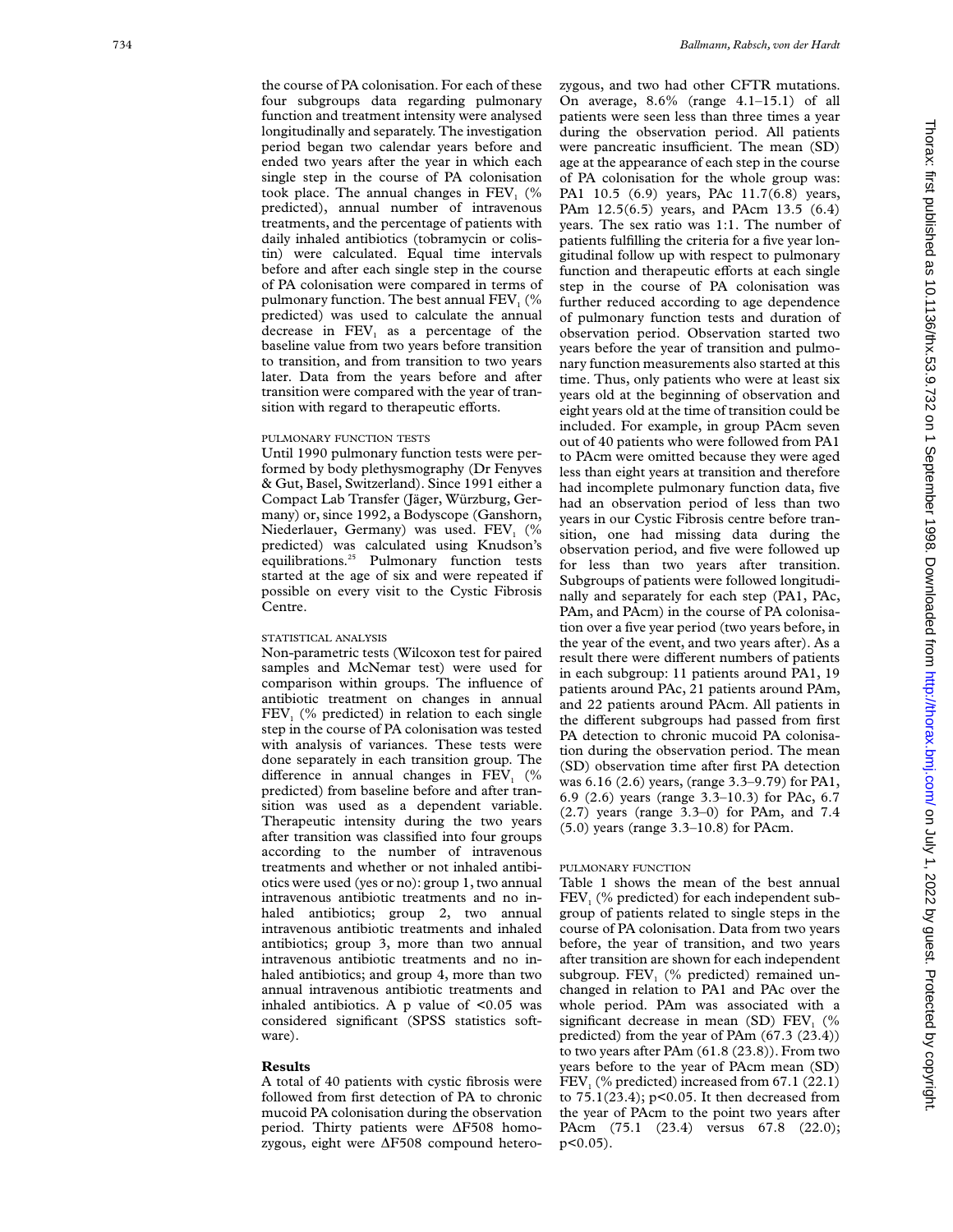*Table 1 Mean (SD) best annual FEV<sub>1</sub> (% predicted) two years before, in the year of transition, and two years after the year of transition for the four subgroups of patients with cystic fibrosis colonised with Pseudomonas aeruginosa (PA)*

|                                                                       | Mean (SD) $FEV_1$ (% predicted) in the years              |                                                         |                                                                  |
|-----------------------------------------------------------------------|-----------------------------------------------------------|---------------------------------------------------------|------------------------------------------------------------------|
| Subgroup                                                              | $-2$                                                      |                                                         |                                                                  |
| PA1 $(n = 11)$<br>PA $c(n = 19)$<br>PAm $(n = 21)$<br>PAcm $(n = 22)$ | 64.3(21.0)<br>67.3(22.7)<br>63.6(22.3)<br>$67.1 (22.1)$ * | 65.0(21.6)<br>68.4 (24.6)<br>67.3 (23.4)<br>75.1 (23.4) | 63.6 (21.29)<br>66.1(30.5)<br>61.8 $(23.8)$ *<br>67.8 $(22.0)$ * |

PA1 = first PA detection; PAc = chronic PA colonisation; PAm = first mucoid PA detection; PAcm = chronic mucoid PA colonisation.  $*_{p<0.05}$ .

The slope of changes in annual  $FEV<sub>1</sub>$  (%) predicted) with respect to the different steps in the course of PA colonisation is shown in fig 1. The mean (SD) annual changes in  $FEV<sub>1</sub>$  (% predicted) ranged from an increase of 7.3 (12.0) of baseline in the two years preceding the year of PAcm to a decrease of 4.8 (7.4) in the two years succeeding transition to PAcm. They worsened significantly only with the transition to mucoid stages: PAm, 4.6 (13.2) versus –4.3 (8.1); PAcm, 7.3 (12.0) versus –4.8  $(7.4)$  with a mean difference (95% CI) between before and after transition of 8.9 (2.6 to 15.2) for PAm and 12.1 (6.4 to 17.6) for PAcm. With regard to PA1 and PAc, there were no significant differences in annual  $FEV<sub>1</sub>$  (% predicted) changes in the two years before compared with the two years after transition. In the two years before transition to PAm and to PAcm an increase in FEV<sub>1</sub> (% predicted) was observed.

## ANTIBIOTIC TREATMENT

Data on the antibiotic treatment in relation to the different steps were also taken from the cystic fibrosis data base. The therapeutic efforts increased in relation to the different steps in the course of PA colonisation. The mean (SE) number of annual intravenous antibiotic treatment courses increased from 0 (0) in the year prior to first PA detection to a maximum of 1.43 (0.30) two years after first mucoid PA detection. With first PA detection and chronic PA colonisation the mean (SE) annual number of intravenous treatments in the years of the event versus the previous years increased: PA1, 0 (0) versus 0.64 (0.15) with a



*Figure 1 Mean annual changes in FEV<sub>1</sub> (% predicted) from baseline in the two years preceding versus the two years following transition for the diVerent stages of P aeruginosa (PA) colonisation. PA1 = first detection of PA; PAc = chronic PA colonisation; PAm = first mucoid PA detection; PAcm = chronic mucoid PA colonisation. \*p <0.05; NS = not significant.*



*Figure 2 Percentage of patients with (A) one or more annual intravenous antibiotic treatments and (B) two or more annual intravenous antibiotic treatments in relation to* different steps in the course of P aeruginosa (PA) *colonisation in patients with cystic fibrosis (white bars = PA1, light grey bars = PAc, black bars = PAm, hatched bars = PAcm). Years before and years after each step were compared with the year in which the step took place. \*p <0.05.*

mean difference (95% CI) of  $0.64$  (0.30 to 0.98), median 1; PAc, 0.21 (0.16) versus 0.84  $(0.19)$  with a mean difference  $(95\%$  CI) of  $0.63$ (0.20 to 1.06), median 1. After the event no further increase was observed. With first mucoid PA detection only an increase in the mean (SD) number of annual intravenous treatments from the year of the event to the time two years before the event was noted: PAm, 0.43 (0.20) versus 0.91 (0.18) with a mean difference (95% CI) of  $0.48$  (0.01 to 0.88), median 0. A further increase in the mean number of annual intravenous treatments from transition to the time two years later was noticed: PAm, 0.91 (0.18) versus 1.43 (0.30) with a mean difference (95% CI) of  $0.52$  (0.01 to 1.03), median 0. In the two years after chronic mucoid PA colonisation there was an increase in the mean (SD) number of annual intravenous treatment courses compared with the year of transition: PAcm, 0.61 (0.14) versus 1.3 (0.33) with a mean difference (95% CI) of 0.73 (0.15 to 1.31), median 0. With transition to PA1 and PAc the percentage of patients with  $\geq 1$  intravenous antibiotic treatment courses per year increased as shown in fig 2A. After transition to PAm and PAcm the percentage of patients with  $\geq 2$  annual intravenous treatments increased as shown in fig 2B.

The percentage of patients with daily antibiotic inhalation therapy increased from zero in the years before chronic PA colonisation to a maximum of 42.9% two years after first mucoid PA detection as shown in fig 3. The percentage of patients with daily antibiotic inhalation therapy increased only with the mucoid steps (PAm and PAcm) if the year of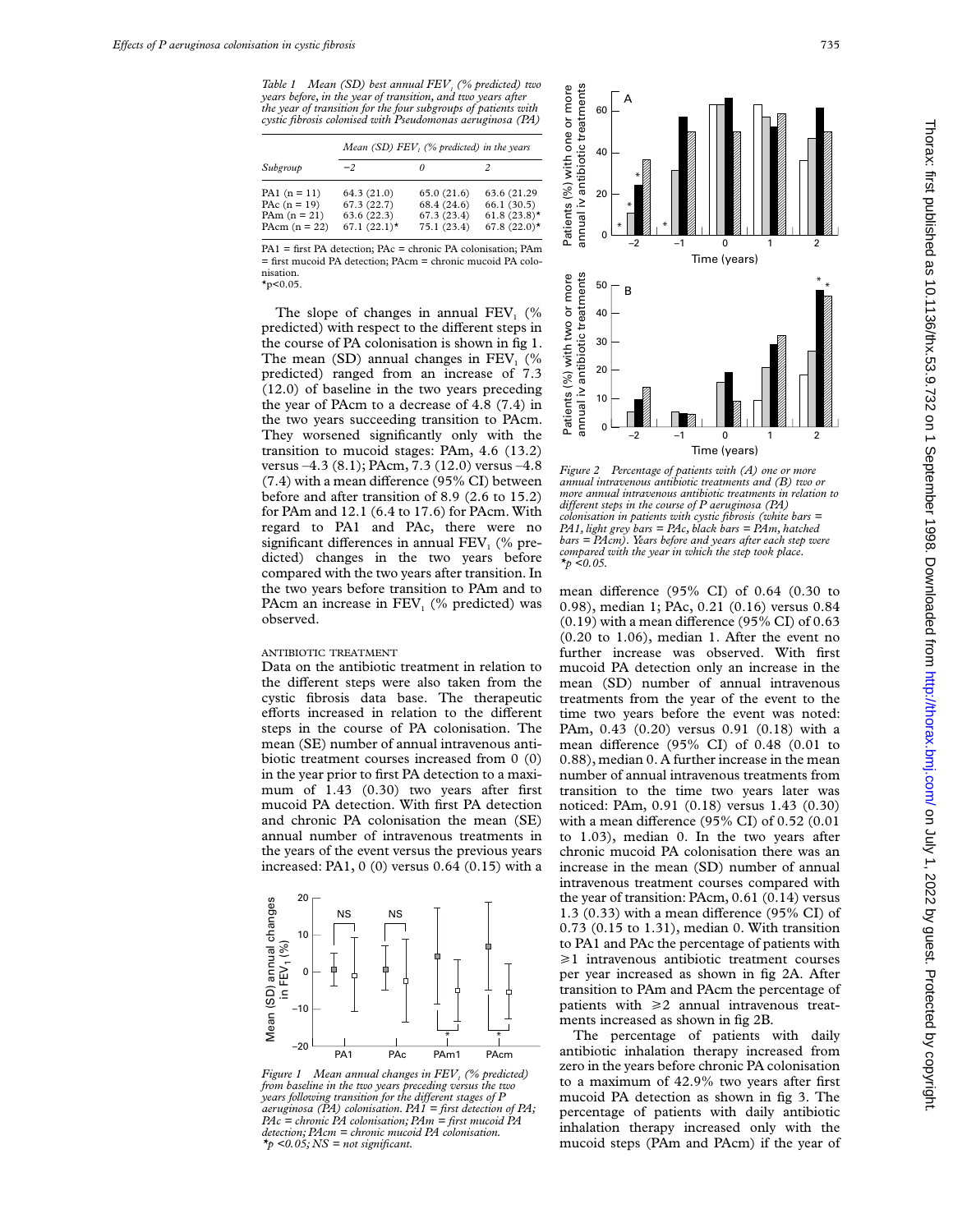

*Figure 3 Percentage of patients on inhalation antibiotics in relation to diVerent steps in the course of P aeruginosa (PA) colonisation in patients with cystic fibrosis (white bars = PA1, light grey bars = PAc, black bars = PAm, hatched bars = PAcm). Years before and years after each step were compared with the year in which the step took place. \*p <0.05.*

transition to PAm or PAcm was compared with the time two years later. The changes in the groups PA1 and PAc were not significant.

# CHANGES IN THERAPEUTIC INTENSITY AND ANNUAL FEV 1

Neither the number of intravenous treatment courses nor continuous antibiotic inhalation therapy, nor both of these together, had a significant influence on changes in pulmonary function when multifactorial ANOVA was applied. There was a weak trend  $(p = 0.17)$ towards a more highly intensified therapy in those patients with the most distinct decrease in pulmonary function after chronic mucoid PA colonisation. The therapeutic intensity was classified into four groups (see Methods). For PAcm the mean (SE) difference in annual change in  $FEV<sub>1</sub>$  (% predicted) was  $-9.02$  (2.82) in group 1 (n = 11), –8.59 (4.37) in group 2 (n  $= 4$ ),  $-10.86$  (5.58) in group 3 (n = 2), and  $-22.02$  (8.77) in group 4 (n = 5). The differences between the groups were not significant.

## **Discussion**

The natural clinical course of PA colonisation in patients with cystic fibrosis is superimposed by treatment. The intensity of treatment might often change in the course of PA colonisation from first PA detection to chronic mucoid PA colonisation. We therefore included data on treatment intensity in terms of antibiotic therapy effective against PA in our study. As we followed patients with the same criteria through the different steps which constitute the course of PA, we were able to compare different steps. Our results indicated that the events in the course of PA infection had a different influence on the annual changes in pulmonary function. This might help to explain the somewhat conflicting results of earlier studies which demonstrated no <sup>3</sup> or a significant <sup>4</sup> decrease in pulmonary function with PA colonisation in the lower respiratory tract. One study<sup>3</sup> investigated a group of patients with a mixed state of PA infection. Differentiation between mucoid and non-mucoid PA was not undertaken. In the other study <sup>4</sup> only data regarding chronic mucoid PA infection were reported. In that study an accelerated decrease in FEV<sub>1</sub> (% pre-

dicted) after chronic mucoid PA colonisation was described. Our results indicate that the early steps (PA1 and PAc) in the course of PA colonisation were not accompanied by dramatic changes in the annual decrease in  $FEV<sub>1</sub>$ (% predicted). At the same time an increase in the number of annual intravenous antibiotic treatment courses was noted. The percentage of patients with inhaled antibiotic treatment also increased with time but did not reach significance when the years before and after the event were compared with the year of the event (PA1 and PAc). The question as to whether the natural course of PA colonisation or the therapeutic interventions during the early steps resulted in the stable course of pulmonary function remains open. Even if first detection of PA is not related to an accelerated decrease in FEV 1, it marks the starting point of a series of events for most patients who will reach the stage of chronic mucoid PA colonisation within the next few years.<sup>14 15</sup> Vaccination<sup>26</sup> to prevent PA colonisation or early aggressive antibiotic treatment of PA whenever PA was detected<sup>14 15</sup> to prevent chronic colonisation seem therefore to be important treatment options. First results with a therapeutic regime that treated every PA detection with antibiotics (oral and inhaled) demonstrated a delay in chronic PA colonisation.<sup>14</sup><sup>15</sup>

If changes in pulmonary function in relation to the later events (PAm and PAcm) in the course of PA infection were analysed we could demonstrate an accelerated decrease in annual FEV <sup>1</sup> (% predicted) changes in relation to PAm and PAcm. This confirmed recently published longitudinal data for PAcm alone. <sup>4</sup> Surprisingly, we and others<sup>4</sup> have observed an increase in FEV <sup>1</sup> in the two years before PAcm. The increase in FEV <sup>1</sup> in the years before PAcm might reflect the increased therapeutic efforts (number of intravenous treatment courses and percentage of patients on inhaled antibiotics) in the years previous to this step as shown by our results. Additional therapeutic efforts were undertaken in the years after PAcm in terms of annual intravenous antibiotic treatment courses and daily inhalation of antibiotics.

Maintenance therapy of chronic PA colonisation is very controversial. There are no controlled studies comparing different treatment regimes. However, our study seemed to demonstrate that our treatment of PA, indicated only by clinical symptoms, is too late and/or not intensive enough to stop deterioration of pulmonary function. Only one Cystic Fibrosis Centre reported data regarding changes in pulmonary function and therapeutic intensity related to different stages of PA colonisation. $\frac{11}{1}$  In a group of patients with mucoid PA at the first isolation of PA the FVC remained practically unchanged over a period of 10 years after the first detection of PA.<sup>11</sup> Since the follow up study was not strictly longitudinal, the relevance of this observation is somewhat reduced. The number of patients decreased during the observation period. Nevertheless, the main difference was the treatment intensity, which was much higher in the study of the previous group<sup>11</sup> with three or